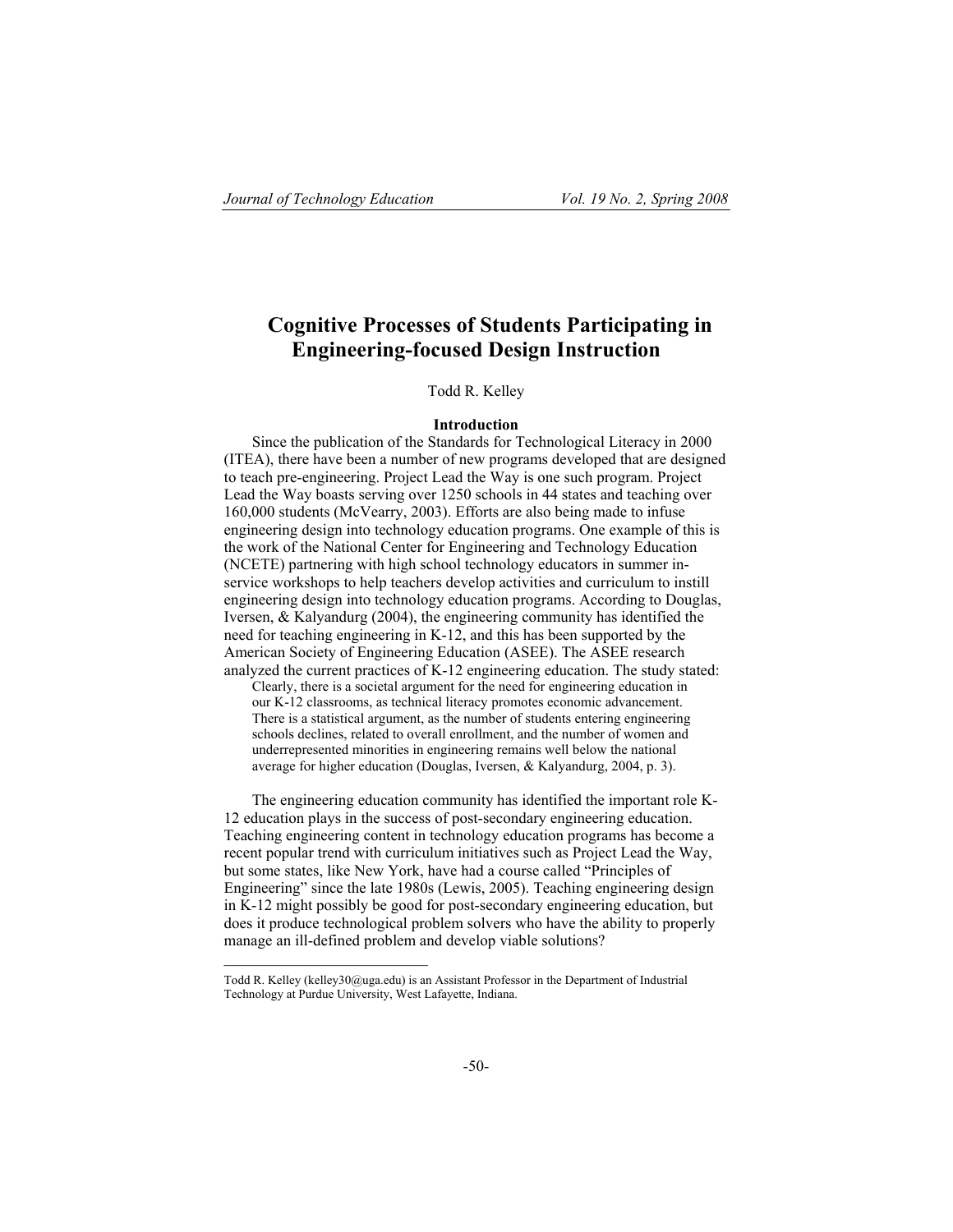Understanding the cognitive strategies of technical problem solvers is critical to developing curriculum that develops technologically literate individuals. The Standards for Technological Literacy (ITEA, 2000) identified the important role of cognition in design by stating:

To become literate in the design process requires acquiring the cognitive and procedural knowledge needed to create a design, in addition to familiarity with the processes by which a design will be carried out to make a product or system (ITEA, 2000, p. 90).

Roberts emphasized "the purpose of teaching design is not to bring about change in the made world, but change in the student's cognitive skills" (1994, p. 172). Furthermore, ill-defined problems are more difficult to solve since they require more cognitive operations than simpler, well-defined problems (Jonassen, 2000). Johnson (1992) suggested a framework for technology education curricula, which emphasizes intelligent processes. "Students should acquire a repertoire of cognitive and metacognitive skills and strategies that can be used when engaged in technological activity such as problem solving, decision making, and inquiry" (Johnson, 1992, p. 30). Cognitive and metacognitive skills are important thinking processes required for problem solving, and these skills should be taught to students in technology education courses. Careful examination of the cognitive processes employed by students as they work through an ill-defined technical problem provides a means of evaluating the effectiveness of a curriculum approach designed to develop effective problem solvers.

Clearly, engineering-focused programs using a classic engineering design process model approach the design process differently than technology education programs using the design process featured in the Standards for Technological Literacy (Hailey, Erekson, Becker, and Thomas, 2005). The most notable difference in the design process is that engineering design uses analysis and optimization for the mathematical prediction of design solutions. In contrast, the technology design process emphasizes selecting a design idea, testing the idea through model building, and making final design decisions based upon a trial and error process. These vast differences in the approaches to design causes one to wonder if students from these technology education approaches to design instruction will be able to solve ill-defined problems using an engineering design process. Moreover, although both PLTW and the NCETE seek to develop engineering-focused design, the purposes of these programs are different. Consequently, so are their approaches. While Project Lead the Way (Project Lead the Way, 2006) is described as a pre-engineering program, the National Center for Engineering and Technology Education seeks to develop activities to infuse engineering design into technology education (Hailey, et al., 2005). Both engineering-focused approaches to design instruction seek to provide students with a systematic problem solving method through the application of the engineering design process, but will high school students from these two different groups perform differently when solving the same ill-defined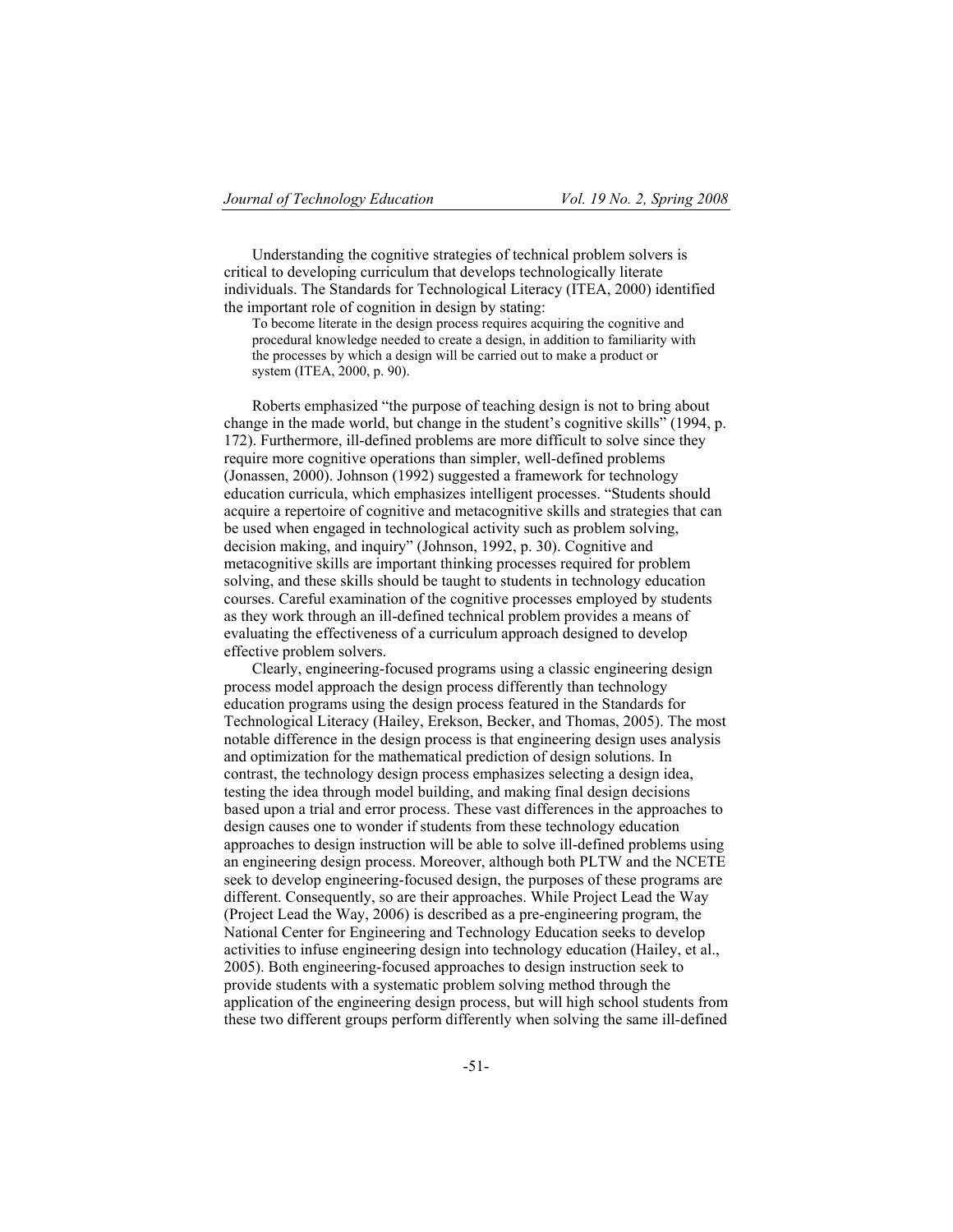problem? The purpose of this research was to determine if these two different approaches to engineering-focused design instruction will affect how students solve ill-defined problems.

### **Research Questions**

This research study examined the cognitive processes employed by students participating in two different engineering-focused curricular approaches to design and problem solving. The following research questions guided the study:

- 1. Are students in the selected programs (NCETE  $&$  PLTW) using similar cognitive processes as they solve ill-defined problems?
- 2. Will students in the selected programs (NCETE & PLTW) perform similarly when presented with the same ill-defined problem to solve?
- 3. What cognitive processes are missing from students participating in the two different programs (NCETE & PLTW) and how does each group differ?
- 4. Are there important cognitive processes missing from students' performances in both groups (NCETE & PLTW)?

It is critical to closely examine these important questions as the field of technology education considers engineering design as a focus alongside the need for developing technological literacy in K-12 learners, a notion supported by leaders in the field of technology education (Daugherty, 2005; Lewis, 2004; Wicklein, 2006). This research examined how a high school student who has learned engineering design solves an assigned ill-defined technical problem. This insight can be helpful to develop further curriculum in technology education that will develop individuals who are technologically literate and effective problem solvers. Another benefit of this study is to gain insight into how a high school student, who has learned engineering design methods, manages cognitive processes as he or she engages in problem solving when confronted with a time constraint. Finally, it is beneficial to identify where students fail to properly manage cognitive strategies and to identify what cognitive strategies are not utilized in the problem solving process.

#### **Participants**

This research study examined students participating in two different engineering-focused design instruction: Project Lead the Way and a technology education program seeking to impart engineering design (NCETE partner). For the latter group, four participants were drawn from programs of a participating teacher in NCETE in-service workshops conducted at North Carolina A&T University. Three subjects were selected from Project Lead the Way schools by recommendation from North Carolina A&T NCETE partners. The Project Lead the Way participants completed the course Principles of Engineering and were currently enrolled in the capstone course titled Engineering Design and Development, which is typically taught to seniors in high school. The participants selected from a technology education high school program not using Project Lead the Way curriculum were students who were taught by an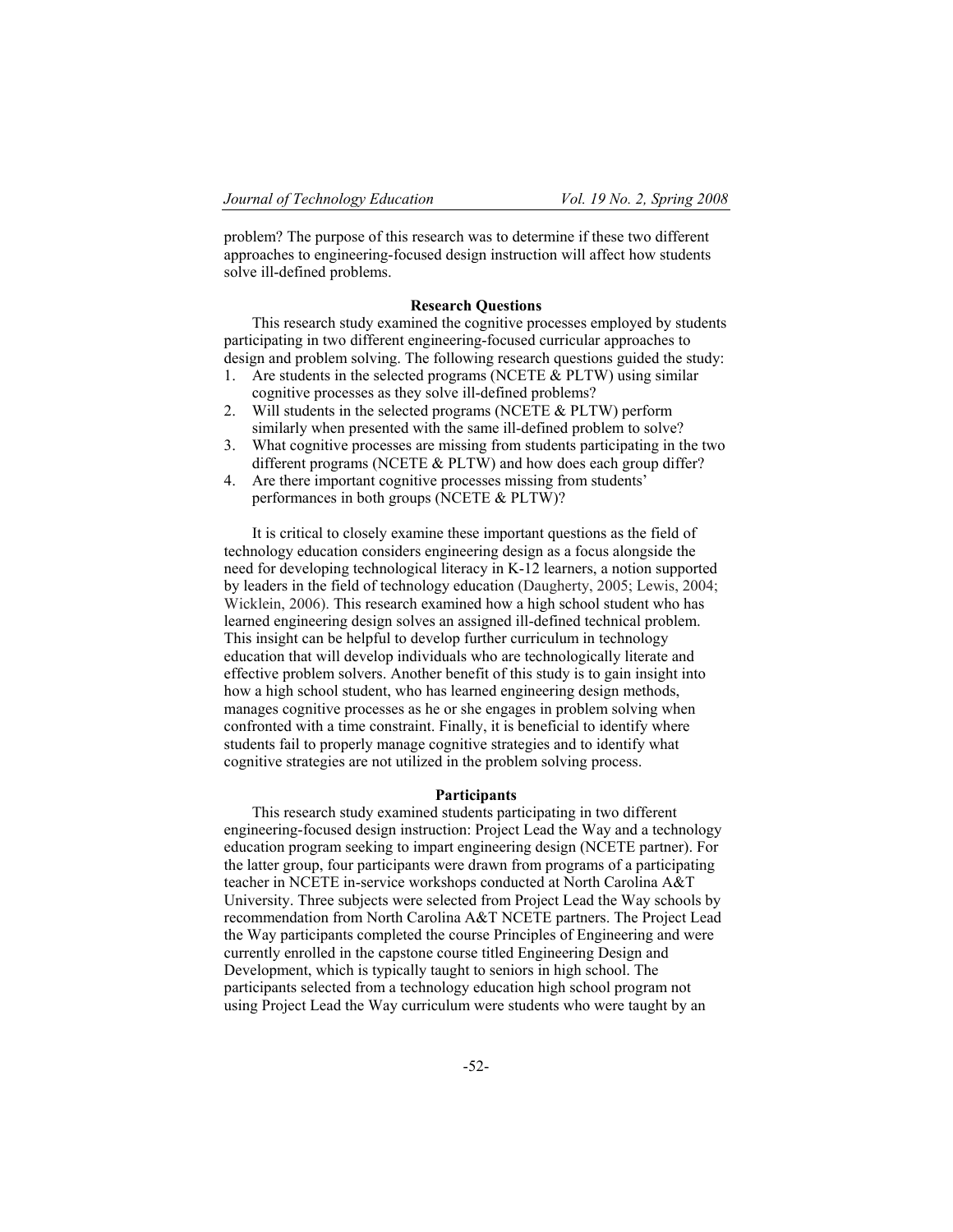instructor who had benefited from the NCETE in-service teacher workshops during the summer of 2006. The participants from both groups were selected by their instructors for their problem solving abilities and willingness to participate in the study. It is important to note that the NCETE partnered school was currently generating new curriculum with a focus on engineering design which is why many course titles may not appear to reflect an engineering design focus; see Appendix B (available online at scholar.lib.vt.edu/ejournals/JTE/). The researcher selected participants for both groups who were homogeneous in educational background by requiring the same criteria for the prerequisites of mathematics and science as defined by the Project Lead the Way program (Project Lead the Way, 2006). The researcher conducted the study near the end of the semester so the participants gained as much training on engineering design as possible. Demographic information for the participants can be found in Appendix B  $&$  C. General demographic information about the instructors, curriculum, class size, and course titles can be found in Appendix D & E. (all appendices available online at scholar.lib.vt.edu/ejournals/JTE/)

#### **Methodology**

This study compared the cognitive processes used by the participants from the two curricular approaches to technology education as they used a design process to work through an ill-defined technical problem. The same ill-defined technical problem was presented to all the participants. Each participant was asked to carefully read the technical problem, identify all constraints he or she imposed on the problem, and then asked to begin to develop a solution. Each participant worked in isolation from other participants or classmates. The study used a "think-aloud" protocol method used in similar studies (Ericsson & Simon, 1993; Kruger & Cross, 2001; van Someren, van de Velde, & Sandberg, 1994). Atman & Bursic (1998) suggested that using a verbal protocol analysis for assessing cognitive processes of engineering students is a powerful method to understand the process students take when developing a design solution. Atman and Bursic stated: "analysis of a verbal protocol enables us to look at a subject's process in detail rather than simply 'grading' a final solution. That is, we can now grade the 'process' as well as the final design" (Atman & Bursic, 1998, p. 130). Moreover, verbal protocol analysis has been endorsed as a sound method for capturing and assessing engineering student's design processes (Atman & Bursic, 1998). Consequently, the participants were asked to verbalize their thoughts as they worked through the ill-defined problem. The researcher prompted participants to keep talking through the problem when he or she stopped verbalizing his or her thoughts; beyond this, the researcher did not interact with the participants. The participants were given a total of 30 minutes to work through the early stages of the engineering design process; however, several participants' sessions did not use the entire time. Although this time constraint limited engagement in the engineering design process, it was adequate to study how the student framed the problem and began to develop an initial design plan. The data collection included frequency and duration of time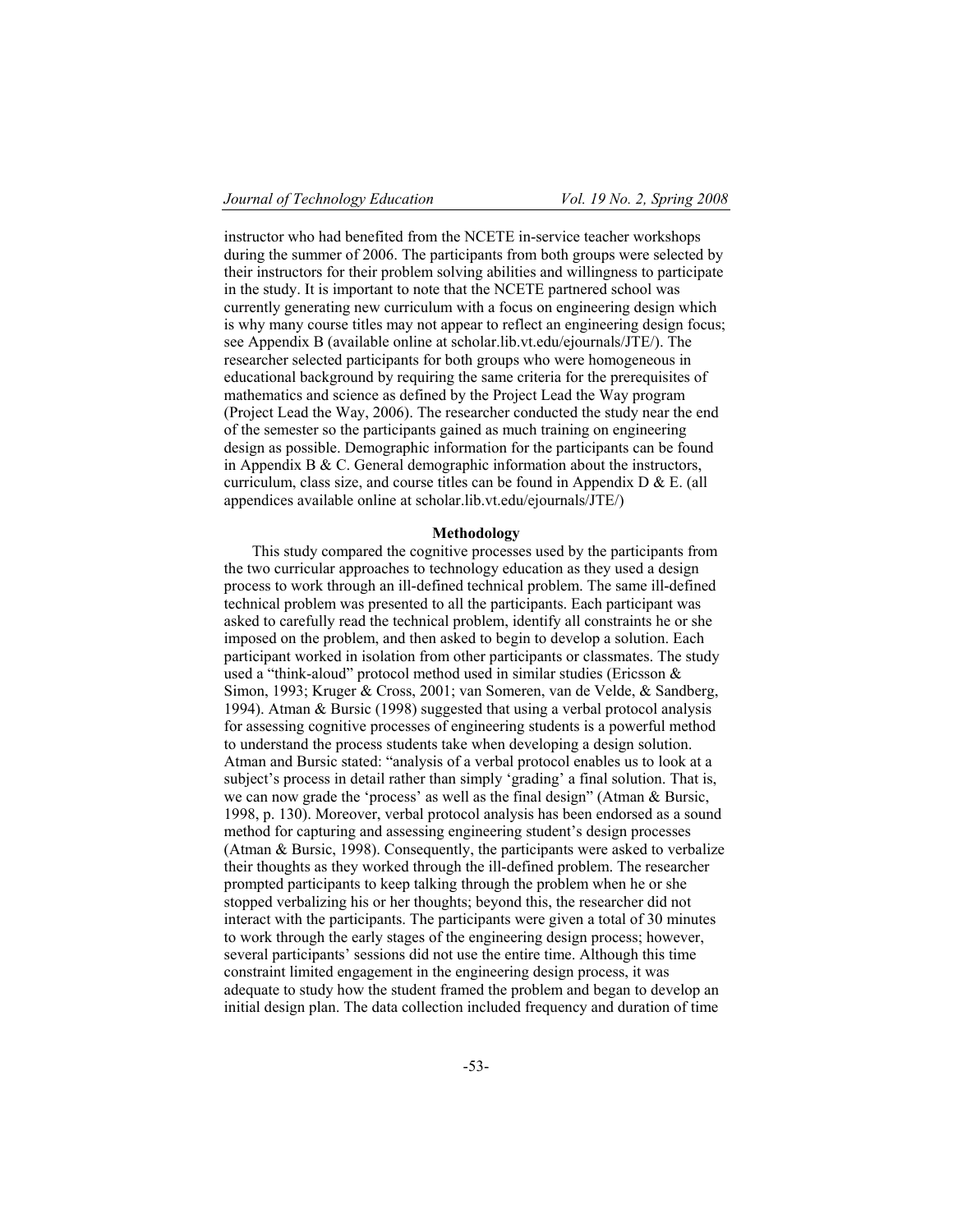of the various mental processes allowing the researcher to break coding data into units of time including time on code, total time on each code, percentage of time, and total time of the testing session. This method of organizing data by time has been used in similar problem solving studies (Welch, 1999). Frequency was also recorded, tallying each iteration of the cognitive strategy used by the participant. Group mean scores were computed and reported for all cognitive processes used for both groups (see Tables 3 & 4).

The open-ended problem that was given to the participants described typical conditions in underdeveloped areas of the world where the domestic water is often transported by women and girls. This activity often causes physical stress on these women and children, resulting in acute medical conditions. The problem statement provided some general information about current constraints on this problem as well as solutions that are currently being employed. The statement asked the participants to provide details about how they would proceed to develop strategies to improve the current conditions in these underdeveloped areas. The participants were asked to list all constraints that they imposed on the problem. The problem that the participants were asked to solve is presented in Figure 1.

#### *Framing the Problem*

This study only examined the early stages of the design process. Certainly in the time constraint of thirty minutes, a student was unlikely to reach the final stages of the design process; therefore he or she was also unlikely to employ all of Halfin's (1973) mental processes. However, one of the most important stages of the engineering design process occurs at the onset of being presented with a technical problem: 'framing the problem' is this important stage. Experts in the field of design identify that framing the problem is a critical step to the design process and occurs as soon as the designer is presented with a technical problem (Dym, Agogino, Eris, Frey, & Leifer, 2005; SchÖn, 1983). This early stage of the engineering design process often finds engineers seeking to locate the problem space where the search for the solution begins, starting conditions are identified, and goals are stated. This problem space creates a partial structure from which a solution space can be formed. The solution space structure begins to be developed as ideas are generated; this structure is transferred back to problem space to again consider solution implications. This method seeks to generate cohesion of problem and solution (Cross, 2004).

#### *Data Gathering and Analysis*

The participants were videotaped for further analysis by the researcher. The tape was used to record each participant's voice as he or she verbalizes their thoughts, as well as to record any actions such as sketching, measuring, or any other non-verbal cues. Cross (2004) indicated that one weakness of the 'think aloud' verbal protocol method was that it was extremely weak at capturing nonverbal thought processes, using observation in combination with the 'think aloud' method was employed to help capture non-verbal cues. This technique of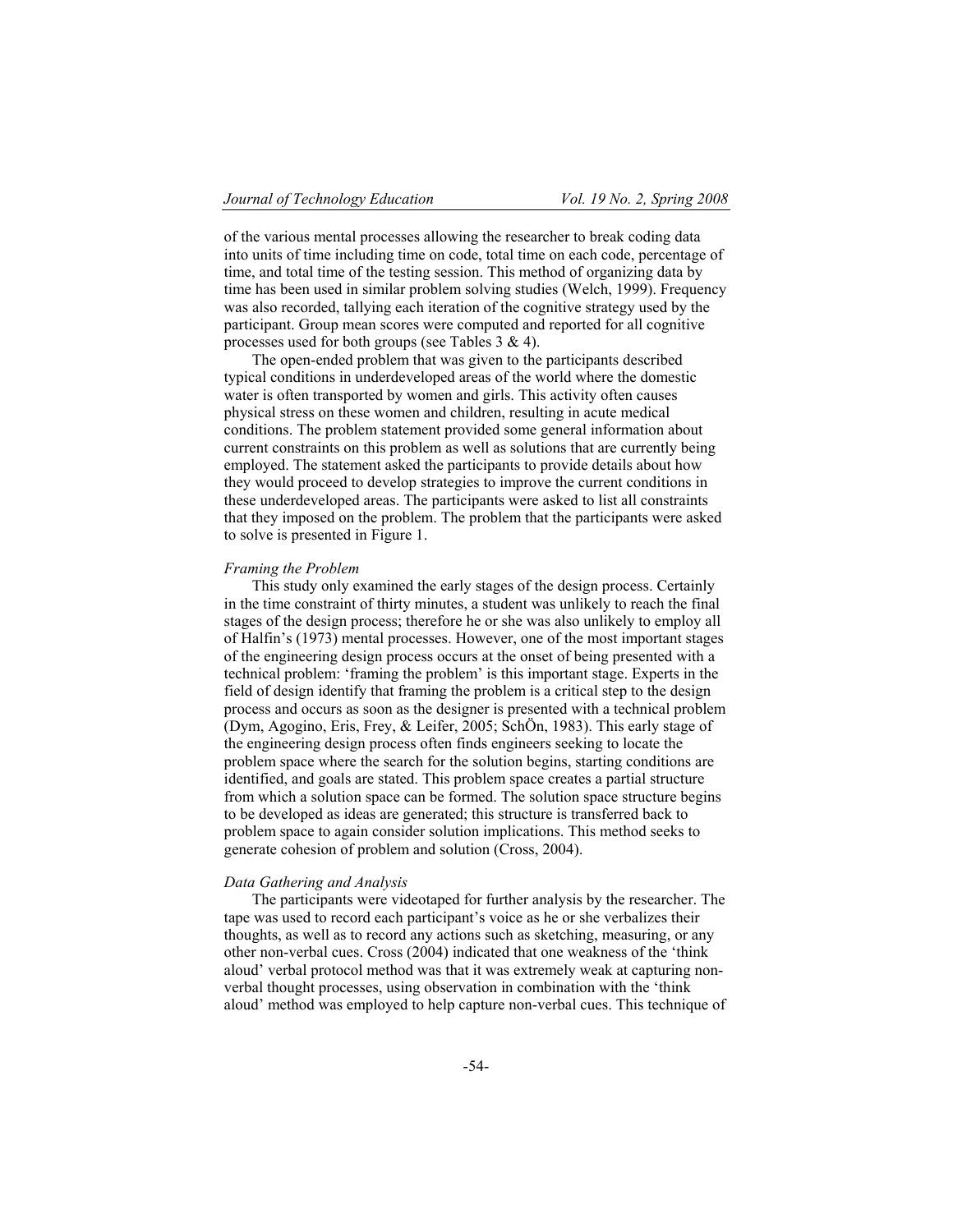

*www.mexmission.com/images/typical/people* 

#### **Problem**

In certain underdeveloped areas of the world the majority, if not all, of domestic water is transported by women and young girls, causing considerable physical stress and resulting in medical conditions that are particularly acute during child-bearing and birth. Small villages are scattered throughout rural areas of the world where this has become a major issue, in part due to the steep mountainous terrain.

Currently, water is typically held in plastic or metal vessels and carried in the arms, balanced on the head, or attached to the ends of a rod and carried across the shoulders. Families who can afford beasts of burden (mules, camels, cattle, etc) employ them in this activity, although this is the exception.

Cultural and political constraints often hinder installation of modern water management systems; therefore temporary measures are needed to improve current conditions.

*Your Task:* 

Describe how you would proceed from this problem statement in order to improve the current condition in these underdeveloped areas. Please list all constraints that you impose on this problem. As you work through this problem, 'think aloud' your strategies for deriving a solution.

*Figure 1.* The ill-defined problem used in the study.

combining a verbal protocol with a video of the testing session is known as observational protocol and is a data collection method used to assess student design and problem solving strategies (Laeser, Moskal, Knecht, & Lasich, 2003). The data collection included frequency and duration of time of the various mental processes.

This research study focused on cognitive processes from a list of 17 mental processes that were identified by Halfin (1973). Halfin used writings from ten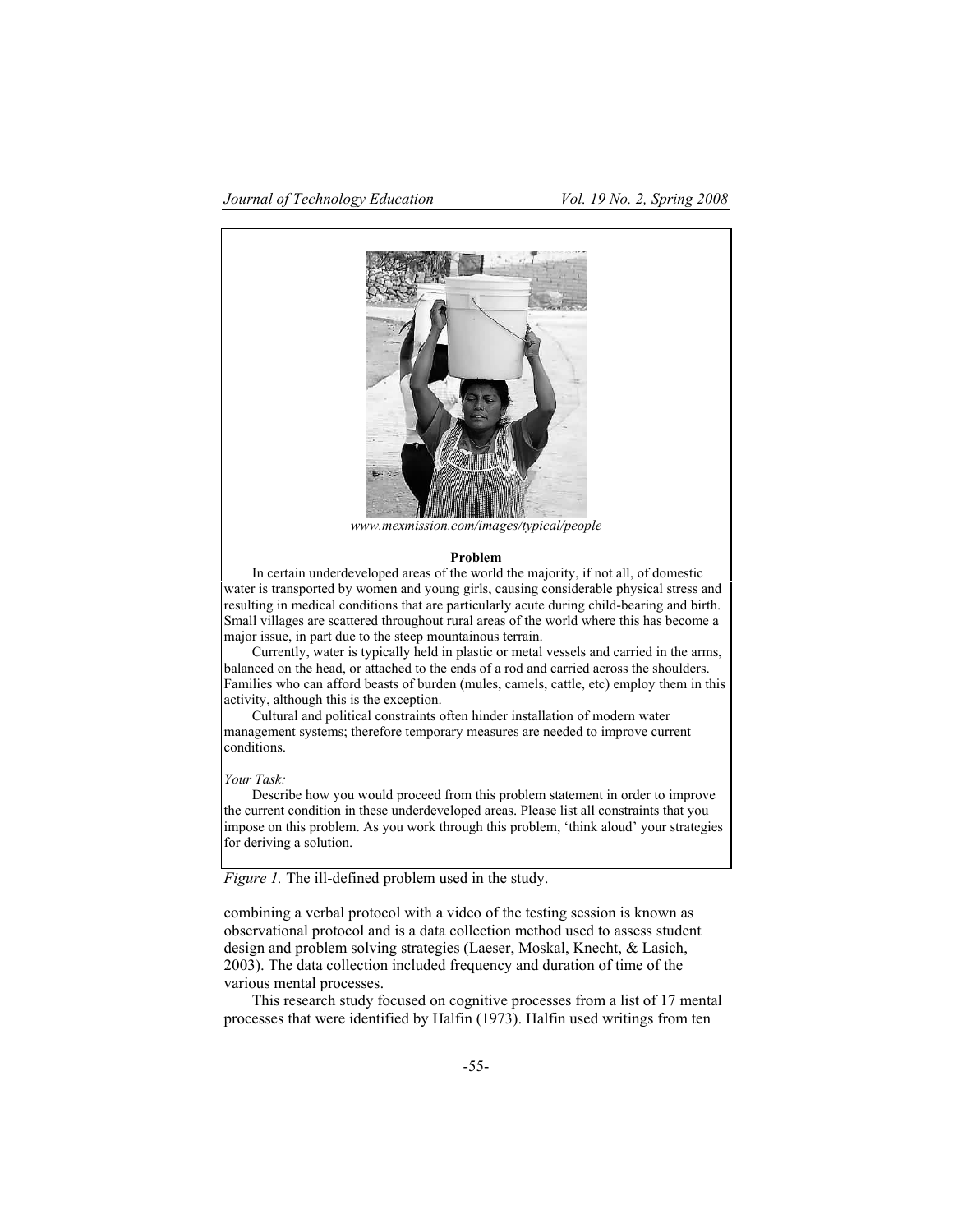high-level designers including Buckminster Fuller, Thomas Edison, and Frank Lloyd Wright. Halfin used a Delphi technique to identify mental processes that were universal for these expert engineers and designers. Hill (1997) developed a computer analysis tool called the Observation Procedure for Technology Education Mental Processes (OPTEMP) to assess problem-solving activities in technology education by employing Halfin's code of mental processes. The study herein used a revised and updated OPTEMP computer program to assist in coding and recording the frequency and duration of time of the cognitive processes employed by students as they worked through the selected ill-defined technical problem. The researcher coded the actions and cognitive processes used by each participant as he or she worked through the technical problem. The number of frequencies and the time spent on each strategy were compiled and a total was recorded in the OPTEMP output.

Microsoft Excel software was used to process the data files generated by the OPTEMP program. Careful analysis of the percentage of time and frequency spent on the various cognitive strategies provided insight into mental processes employed by the students as they worked to frame the ill-defined problem as well as a comparison of group means scores.

#### **Table 1**

*Halfin's (1973) Original Cognitive Processes* 

| <b>Mental Methods</b>  | Code            |
|------------------------|-----------------|
| Analyzing              | AN              |
| Communicating          | <b>CM</b>       |
| Computing              | CO <sup>-</sup> |
| Creating               | CR              |
| Defining problem $(s)$ | DF              |
| Designing              | DE.             |
| Experimenting          | EX              |
| Interpreting data      | ID              |
| Managing               | MA              |
| Measuring              | <b>ME</b>       |
| Modeling               | MO              |
| Models/prototypes      | MP              |
| Observing              | <b>OB</b>       |
| Predicting             | <b>PR</b>       |
| Questions/hypotheses   | <b>OH</b>       |
| Testing                | TE              |
| Visualizing            | VI              |

## **Findings**

Although a thirty-minute or shorter examination is inadequate in understanding the entire process taken by problem solvers, it can provide great insight into an individual's ability to organize the problem, constraints, and criteria in order to begin developing a solution. Importantly, the reader is reminded that the findings of this study are very limited in their generalizability.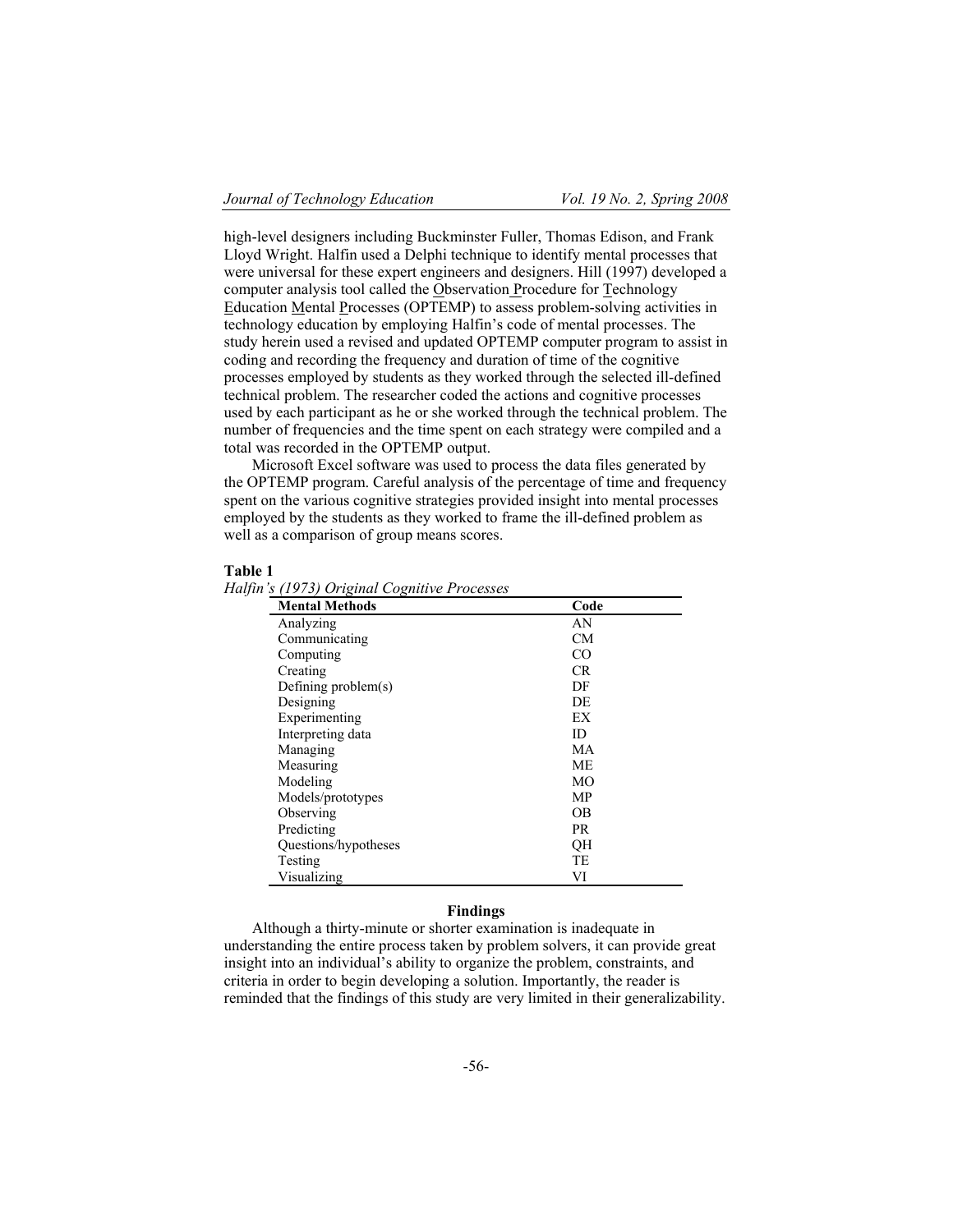## *Are students in these different programs using similar cognitive processes as they solve ill-defined problems?*

The research revealed that both groups used similar cognitive strategies as they worked though the ill-defined problem. Both groups employed at least six of the ten mental processes that were identified in the test sessions. The cognitive strategy analysis (AN) was the most common mental processes employed. This code was recorded when the researcher witnessed the participant breaking down the problem and identifying constraints and criteria. The participants spent from 19 to 54 percent of their time doing this. The group mean was 10.70 minutes for the PLTW group and 7.42 minutes for the NCETE group. The duration of time that the two groups spent on the various strategies varied considerably (See Tables 2 -4).

## *Will students in these programs perform similarly when presented with the same ill-defined problem to solve?*

The results of this research revealed that the two groups did perform differently with respect to time spent developing solutions (coded DE). Often this mental process is considered the most critical in determining how an individual designs a solution. Kruger and Cross (2001) proposed that designers are either solution driven or problem driven. Welch and Lim (2000) have noted that novice designers often become stuck in the problem space and fail to generate solutions. The results of this study reveal that group NCETE partner group spent more time generating solutions than the PLTW group. The NCETE group spent from 18 to 32 percent of their time designing and talking about solution ideas. In contrast, the PLTW group only spent from 3 to 8 percent dialoging design solutions. Comparing the group means, the NCETE group spent an average of 5.40 minutes generating design solutions in contrast to an average of 1.77 minutes spent by the PLTW group. Although creative designers are known for generating multiple solutions, there is a danger in generating solutions too quickly due to an incomplete understanding of the problems (Welch, 1999). It is important to consider that while the NCETE group spent more time generating solutions, the PLTW group spent a considerable amount of time defining and analyzing the problem. Comparatively, architects are problem solvers who generate multiple solutions to design problems, whereas engineers are often trained to locate a single solution that works in a timely and cost effective manner (Akin, 2001). Although participant number six developed only one design idea, eight frequency counts are reported (Table 2) and represent discussions of a single design idea. Participant number six was convinced that the idea was the best solution, possibly based on his knowledge of similar cultures who have struggled with this problem. Ball, Ormerod, & Morley (2004) refer to this approach to solving problems as "case-driven" and refer to it as a novice designer approach. The case-driven approach is used to quickly move to a solution by recognizing the similarity of the current problem to a problem encountered in the past and to apply a solution from the earlier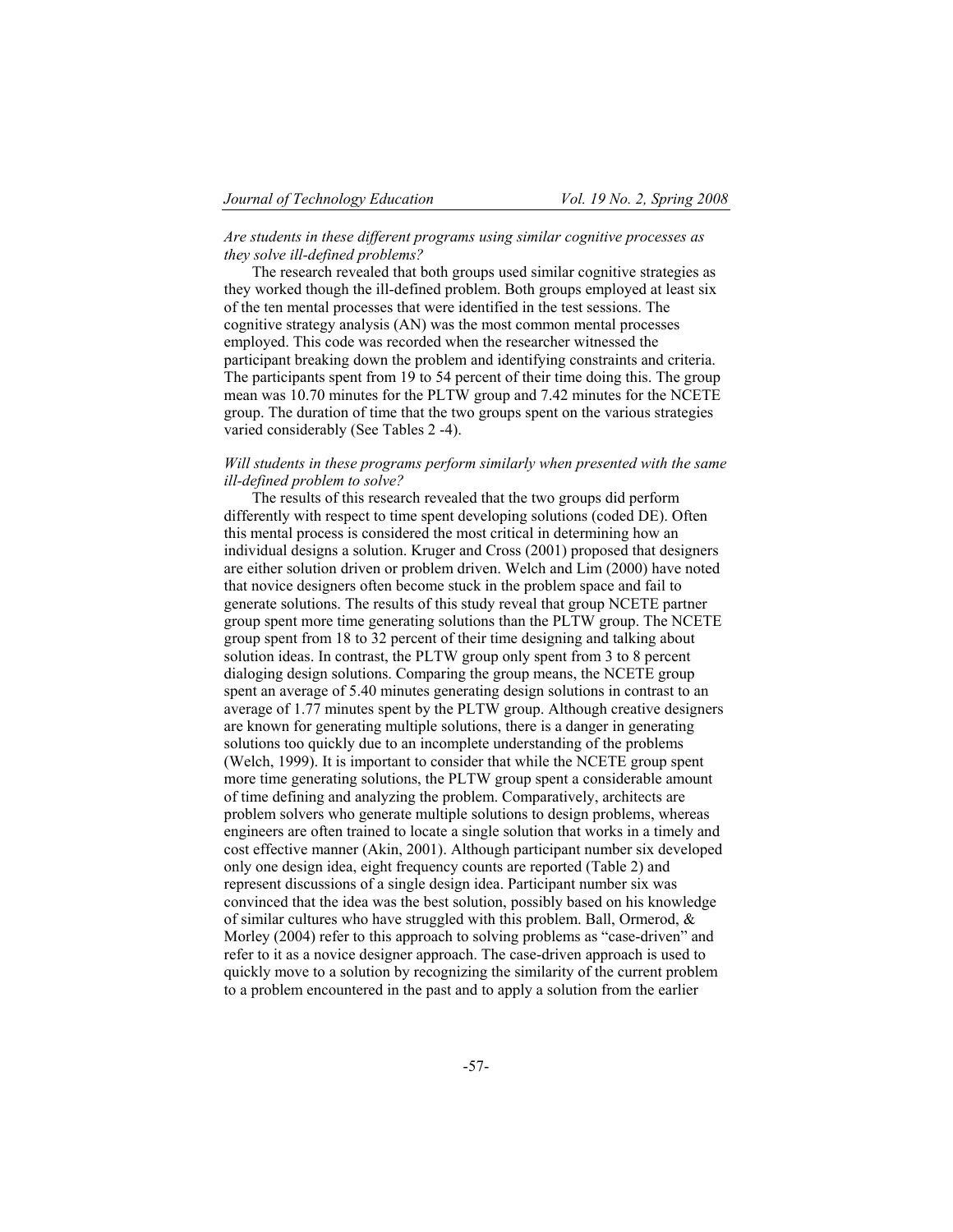| Frequency and Time Spent in Halfin's Mental Design Processes within the NCETE Partner School Group<br>f =frequency, $T = time$ , %T percent of time<br>Table 2 |                 |                |                             |                          |                |                             |                          |                |                        |                 |                |                             |
|----------------------------------------------------------------------------------------------------------------------------------------------------------------|-----------------|----------------|-----------------------------|--------------------------|----------------|-----------------------------|--------------------------|----------------|------------------------|-----------------|----------------|-----------------------------|
|                                                                                                                                                                |                 | Participant #1 |                             |                          | Participant #3 |                             |                          | Participant #3 |                        |                 | Participant #4 |                             |
| Halfin's<br>Code                                                                                                                                               | Ŀ,              | ⊨              | $\mathbb{L}^{\mathfrak{g}}$ | $\overline{\phantom{0}}$ | ⊨              | $\mathbb{L}^{\mathfrak{g}}$ | $\overline{\phantom{0}}$ | ⊨              | $\mathbb{L}^{\bullet}$ | F               | ⊨              | $\mathbb{L}^{\mathfrak{g}}$ |
| È                                                                                                                                                              | $\overline{15}$ | 6.22           | 22.07                       | $\frac{6}{1}$            | 5.30           | 19.26                       | 4                        | 1.58           | 12.89                  | 22              | 5.09           | 20.15                       |
| ΚV                                                                                                                                                             | 33              | 5.23           | 18.56                       | $\overline{34}$          | 11.37          | 41.32                       | 22                       | 5.01           | 40.86                  | $\mathcal{C}$   | 8.05           | 31.87                       |
| DE                                                                                                                                                             | 43              | 8.58           | 30.45                       | $\overline{c}$           | 5.10           | 18.53                       | $\overline{4}$           | 3.31           | 27.00                  | 33              | 4.59           | 18.17                       |
| МA                                                                                                                                                             | $\tilde{a}$     | 2.27           | 8.06                        | $\circ$                  | $\circ$        | 0.00                        |                          | 0.39           | 3.18                   |                 | 1.55           | 6.14                        |
| Ě                                                                                                                                                              | 4               | 0.37           | 1.31                        | $\infty$                 | 2.11           | 7.67                        | ৩                        | 1.56           | 12.72                  | $\overline{20}$ | 2.36           | 9.34                        |
| H                                                                                                                                                              | ⊂               | $\circ$        | 0.00                        | $\overline{2}$           | 2.56           | 9.30                        | $\mathbf 2$              | 0.41           | 3.34                   |                 | 0.04           | 0.16                        |
| ΚŊ                                                                                                                                                             | $\circ$         | 0.58           | 2.06                        |                          | 1.08           | 3.92                        | 0                        | 0              | 0.00                   | $\circ$         | 0              | 0.00                        |
| $\overline{\mathbf{M}}$                                                                                                                                        | $\overline{2}$  | 4.13           | 14.66                       | 0                        | 0              | 0.00                        | 0                        | 0              | 0.00                   | $\overline{c}$  | 3.01           | 11.92                       |
| $\overline{c}$                                                                                                                                                 | 0               | $\circ$        | 0.00                        | 0                        | 0              | 0.00                        | 0                        | 0              | 0.00                   |                 | 0.17           | 0.67                        |
| $\triangle$                                                                                                                                                    |                 | 0.40           | 1.42                        | $\circ$                  | 0              | 0.00                        | $\circ$                  | $\circ$        | 0.00                   | 0               | $\circ$        | 0.00                        |
| Total                                                                                                                                                          | 130             | 28.18          | 100                         | $\overline{5}$           | 27.52          | 100                         | $\overline{6}$           | 12.26          | $\overline{100}$       | 171             | 25.26          | $100\,$                     |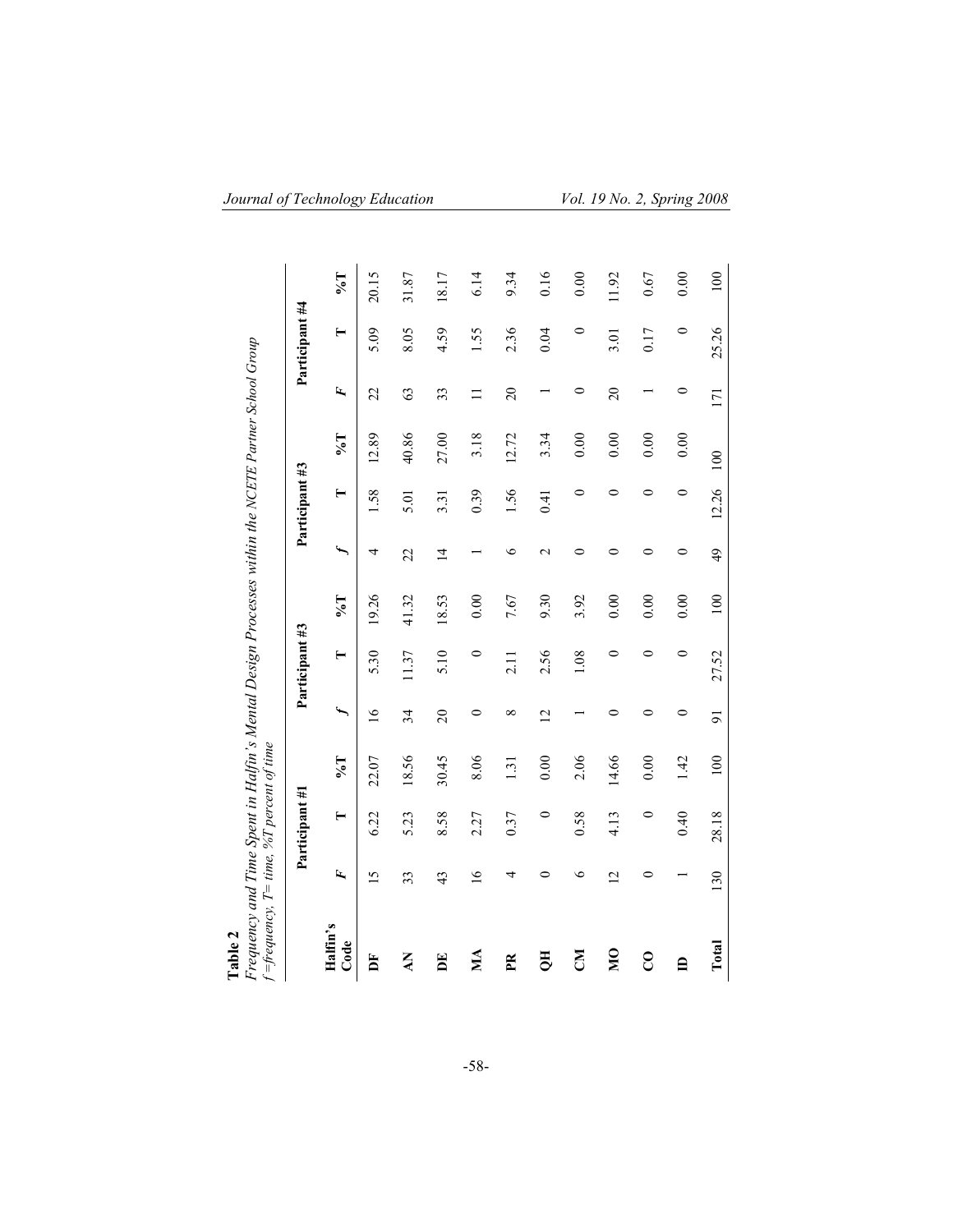problem. Conversely, Cross (2004) suggested that expert problem solvers with experience in designing move quickly from the problem frame to proposing a solution. Considering that this participant spent a great deal of time identifying the constraints and criteria (analysis) and very little time simply defining the problem, he may be demonstrating his ability to design quickly and efficiently as opposed to lacking creative idea generation (See Table 3).

## *What cognitive processes are missing from students representing the two different programs, and how does each group differ?*

Of Halfin's 17 mental processes, seven processes were never employed by either group. A close examination of the seven missing processes resulted in a a logical explanation for most of them. For example, models/prototypes (code MP) were never employed, quite possibly due to the limited time constraints and lack of available modeling materials. Actually, use of models and prototypes was not expected by the researcher at this stage of the design process. Interpreting data (ID) was not often employed by participants (only one participant used it to a very limited extent) in this study. This is likely due to the fact that there were little data to interpret from the problem statement.

Measuring (ME) was a mental process that could be applied to this illdefined problem if a heuristic (as suggested by Koen, 2003) was applied to the constraints presented in the problem. However, none of the participants employed this strategy. Measuring, as defined by Halfin is "the process of describing characteristics (by the use of numbers) of a phenomenon problem, opportunity, element, object, event, system, or point of view in terms, which are transferable" (1973). Considering that a major distinction between the technology and engineering design processes is that engineering design applies mathematical prediction and optimization, this missing cognitive process is significant. The absence of this cognitive strategy causes one to speculate whether or not students in an engineering-focused design program have any increased ability or need to use mathematics to predict design solution compared to students from technology education programs without an engineering design focus, at least with respect to solving an ill-defined problem. Thus, this study does not support the notion that students in an engineering-focused program apply mathematical prediction and optimization in their problem solving. The other missing cognitive processes from both groups included creating (CR), experimenting (EX), observing (OB), testing (TE) and visualizing (VI).

## *Are there important cognitive processes missing from students' performances in both groups?*

As mentioned above, measuring (ME) was never utilized by any participant in the study. Computing (CO) was only used by two participants, one from each group applied a quantity to estimate potential distances traveled or the altitude of the mountain terrain. However, no participants used estimations to predict the results of design solutions. This has been identified as a missing piece in the technological design process (Hailey, et al., 2005; Wicklein, 2006). The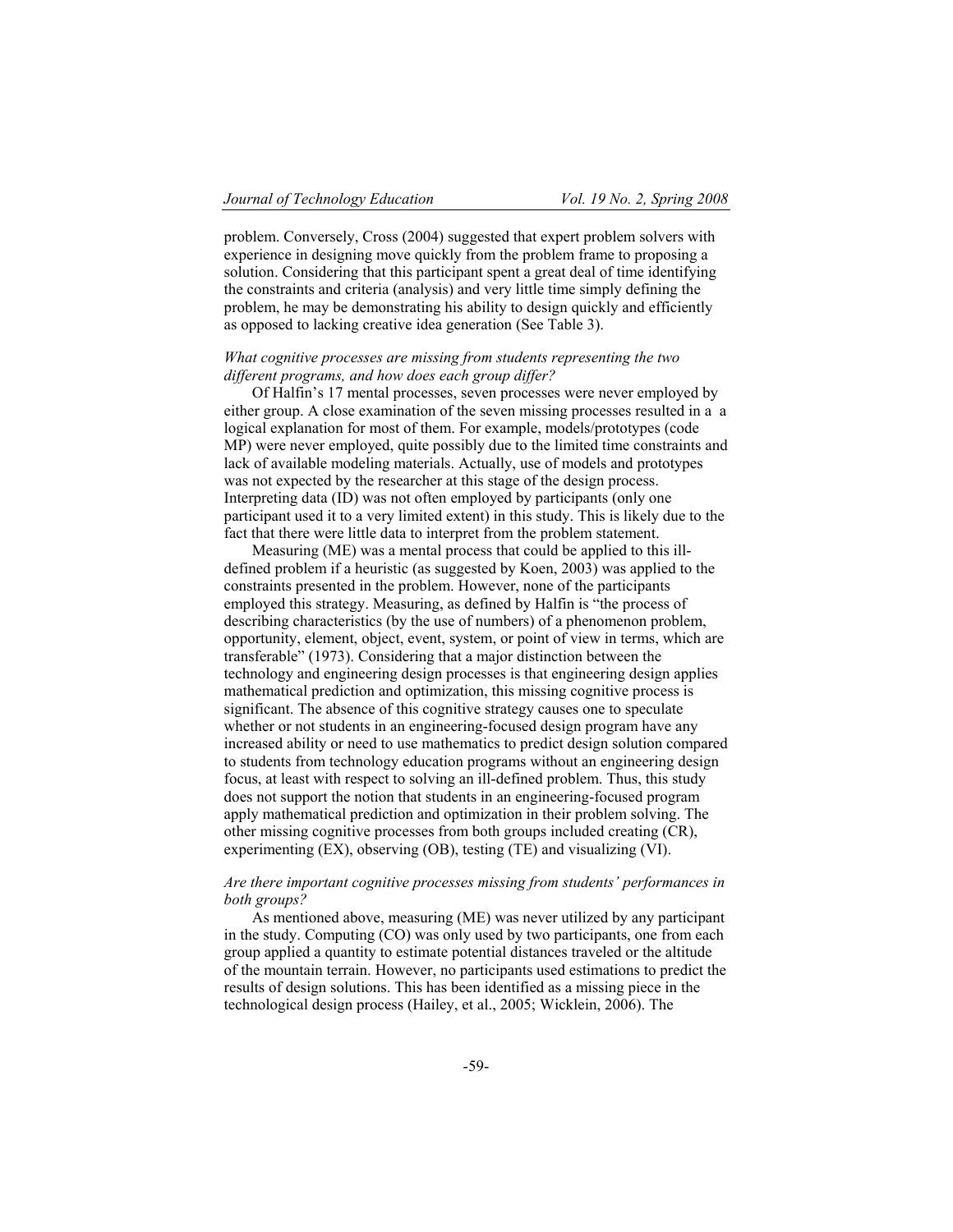## **Table 3**

 $\overline{a}$ 

*Frequency and Time Spent in Halfin's Mental Design Processes within the PLTW School Group (f = frequency, T = time, %T = percent of time)* 

| s<br>Halfin's<br>Code |                | Participant #5 |        |          | Participant #6 |        |          | Participant #7 |        |
|-----------------------|----------------|----------------|--------|----------|----------------|--------|----------|----------------|--------|
|                       | F              |                | %Т     |          | т              | %Т     |          |                | %Т     |
| DF                    | 8              | 2.56           | 9.02   | 9        | 2.17           | 18.08  | 38       | 7.24           | 27.23  |
| AN                    | 168            | 13.39          | 47.16  | 55       | 4.53           | 37.75  | 91       | 14.18          | 53.33  |
| DE                    | 22             | 2.56           | 9.02   | 8        | 0.40           | 3.33   | 19       | 2.34           | 8.80   |
| МA                    | $\overline{c}$ | 0.16           | 0.56   | 12       | 1.57           | 13.08  | 11       | 1.46           | 5.49   |
| PR                    | 33             | 6.05           | 21.31  | 17       | 2.10           | 17.50  | 11       | 1.24           | 4.66   |
| QH                    | $\theta$       | $\theta$       | 0.00   |          | 0.13           | 1.08   |          | 0.13           | 0.49   |
| CМ                    | $\theta$       | $\Omega$       | 0.00   |          | 0.7            | 5.83   | $\Omega$ | $\theta$       | 0.00   |
| MО                    | 13             | 3.11           | 10.95  | 0        | $\theta$       | 0.00   | $\Omega$ | 0              | 0.00   |
| CO                    | 3              | 0.16           | 0.56   | 0        | $\Omega$       | 0.00   | $\Omega$ | $\theta$       | 0.00   |
| <b>ID</b>             | $\theta$       | 0              | 0.00   | $\theta$ | $\theta$       | 0.00   | $\Omega$ | $\theta$       | 0.00   |
| Total                 | 247            | 28.39          | 100.00 | 103      | 12.00          | 100.00 | 171      | 26.59          | 100.00 |

#### **Table 4**

*Comparison of Times and Frequencies for PLTW and NCETE Participants by Halpin's Categories* 

|              |              | Frequency   |              | Time        |
|--------------|--------------|-------------|--------------|-------------|
|              | <b>NCETE</b> | <b>PLTW</b> | <b>NCETE</b> | <b>PLTW</b> |
|              | Group        | Group       | Group        | Group       |
| DF           | 14.25        | 18.33       | 4.55         | 3.99        |
| AN           | 38.00        | 104.67      | 7.42         | 10.70       |
| DE           | 27.50        | 16.33       | 5.40         | 1.77        |
| <b>MA</b>    | 7.00         | 8.33        | 1.05         | 1.06        |
| <b>PR</b>    | 9.5          | 20.33       | 1.60         | 3.13        |
| QH           | 3.75         | 0.67        | 0.75         | 0.09        |
| CM           | 1.75         | 0.33        | 0.42         | 0.23        |
| MO           | 8.00         | 4.33        | 1.79         | 1.04        |
| $_{\rm CO}$  | 0.25         | 1.00        | 0.04         | 0.05        |
| ID           | 0.25         | 0.00        | 0.10         | 0.00        |
| <b>Total</b> | 110.25       | 173.67      | 23.31        | 22.33       |

minimal use of this cognitive strategy should be a concern for those who believe students in engineering related programs have the ability to apply their math skills to predict design solutions.

## **Reliability**

The measure of inter-coder reliability revealed a high degree of consistency. Two researchers independently coded 10 % of four of the seven protocols as outlined by Evans (1995). Segments were selected at the beginning, middle, and at the end of the assessed protocols to ensure that the reliability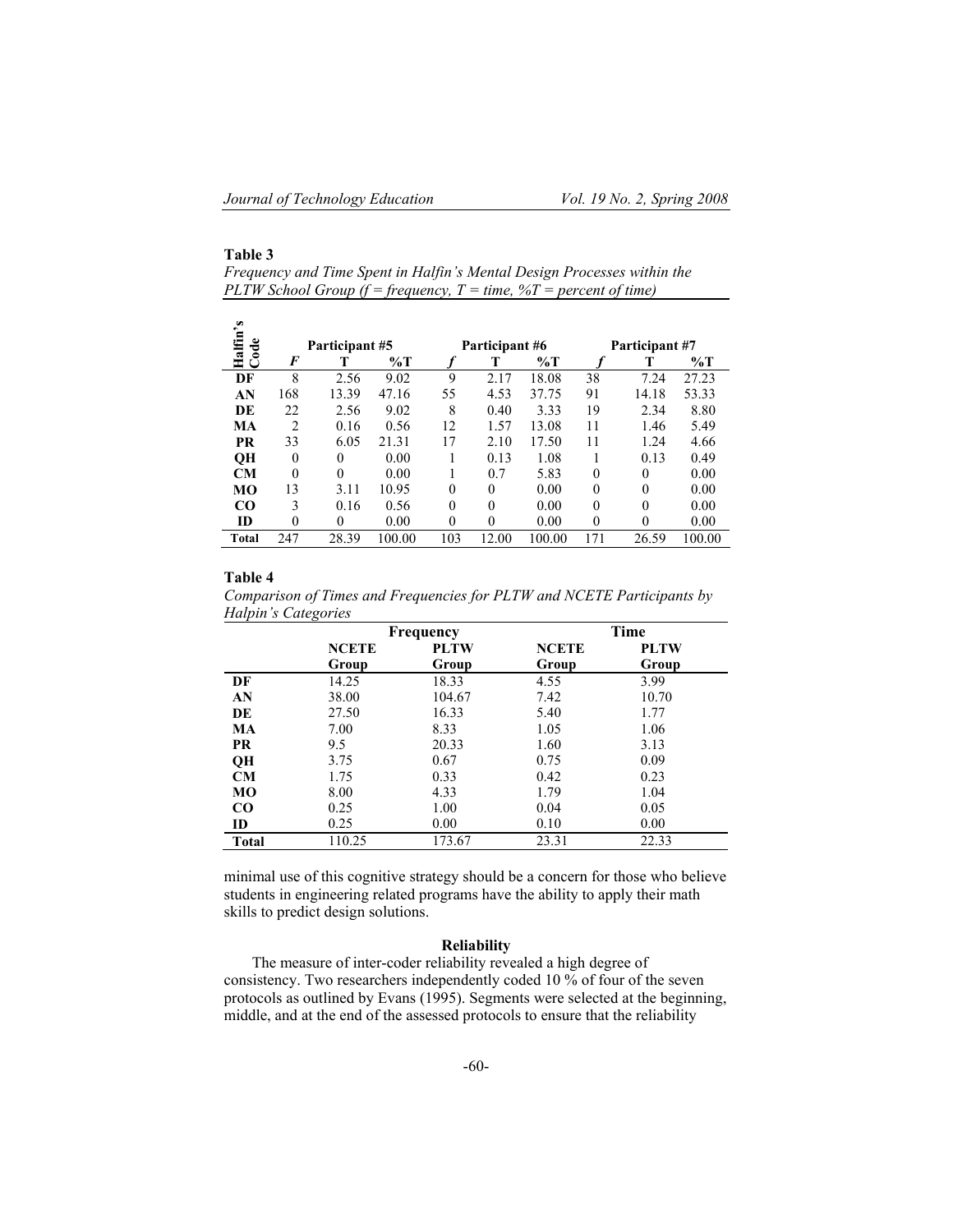check was conducted at various stages of the testing session. The total times that each coder ascribed to Halfin's mental processes are presented in Table 5. Standard deviations ranged from .523 for Analysis to .092 for Managing and Predicting.

| ш |  |
|---|--|
|---|--|

*Inter-coder Reliability Agreement Results*

|                           |         | Time               |                           |
|---------------------------|---------|--------------------|---------------------------|
| <b>Halpin Category</b>    | Coder#1 | $\text{Coder }# 2$ | <b>Standard Deviation</b> |
| DF (Defining the Problem) | 4.41    | 4.53               | 0.085                     |
| AN (Analysis)             | 4.05    | 3.31               | 0.523                     |
| DE (Designing)            | 0.46    | 1.01               | 0.389                     |
| MA (Managing)             | 0.00    | 0.13               | 0.092                     |
| QH (Questioning)          | 0.21    | 0.15               | 0.042                     |
| CM (Communicating)        | 0.18    | 0.34               | 0.113                     |
| PR (Predicting)           | 0.13    | 0.00               | 0.092                     |
| <b>Total Time</b>         | 9.44    | 9.47               |                           |

#### **Discussion**

As the field of technology education has been moving to include engineering, a variety of new curriculum projects have emerged. Some examples of curriculum projects include Project Lead the Way*,* and ITEA's Engineering by Design, Engineering the Future, and Engineering is Elementary. As these engineering oriented programs are implemented into schools and new curriculum is implemented, it is important to evaluate their effectiveness in increasing students' cognitive abilities with respect to problem solving. One way to do this is to examine students as they work to solve ill-defined problems. The method used in this study can provide a heightened awareness of what is really happening in the minds of the students as they work to solve a problem. Technology education programs have often emphasized design and problem solving (Flowers, 1998; Foster, 1994; Plaza, 2004), but little research has been done to determine how effective these activities are in developing skills, skilled problem solvers, and excellent designers (Lewis, 1999). More research needs to be conducted in technology education to examine the cognitive capabilities of students and observational protocols are a sound methodology that is cost effective. According to the results of this study, students do perform differently with respect to solving ill-defined problems when grouped by engineeringfocused programs. Additional research should be done to extend the results of this study by increasing the sample size and expand the sample to include other technology education programs with and without an engineering focus. It is critical for the field of technology education to consider the characteristics and outcomes it would like to develop in its students. Among these outcomes are students who are creative problem solvers who can generate multiple solutions on the one hand or problem solvers who can quickly locate the most efficient and cost effective solution on the other hand. Certainly, a case can be made for both types of problem solvers, quite possibly a blend of experiences in problem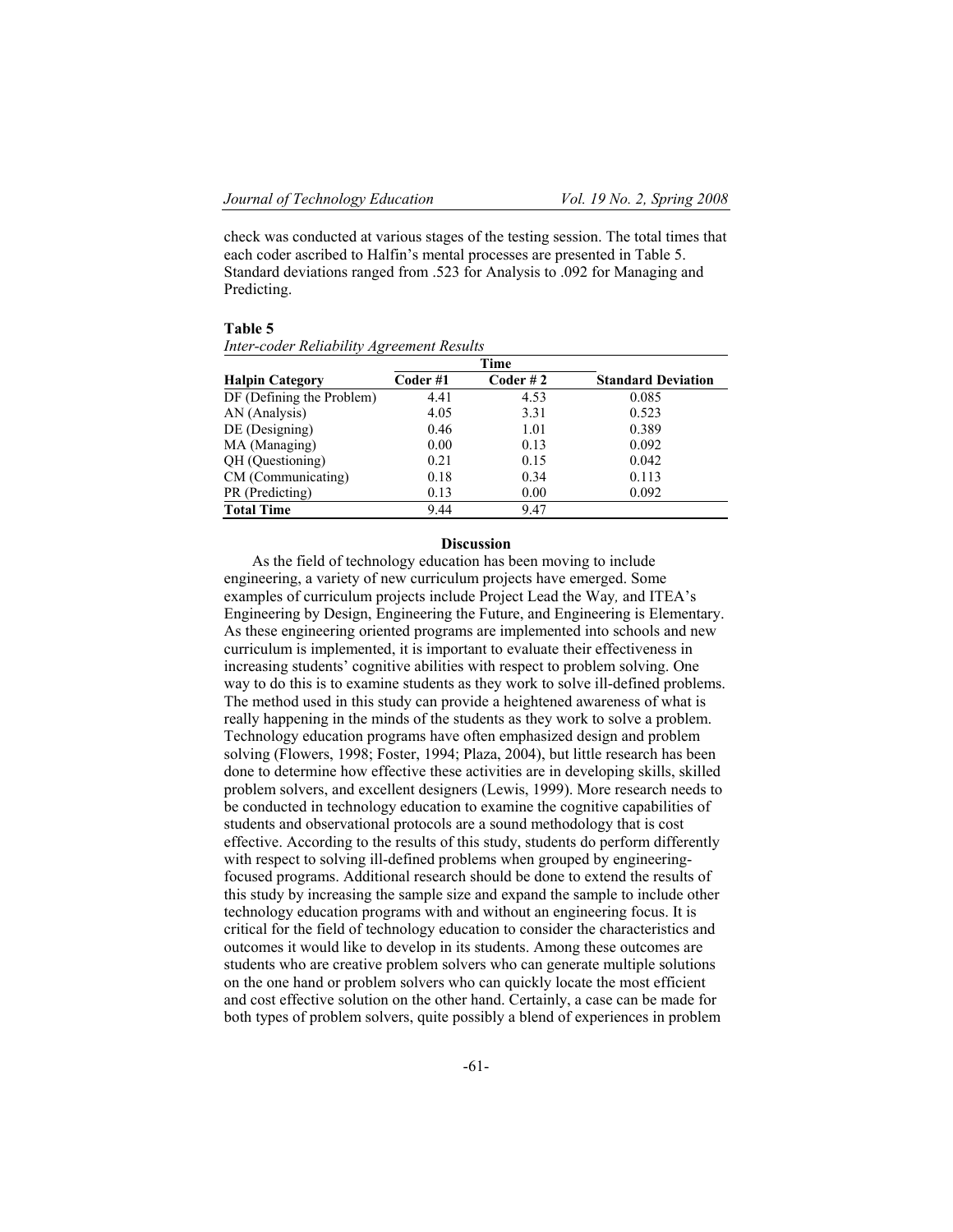solving would be appropriate for the field to consider as the integration of engineering design continues.

#### **Acknowledgement**

The author acknowledges Drs. Roger Hill and David Gattie of the University of Georgia for their guidance in the design of this study.

#### **References**

- Atman, C. J. & Bursic, K.M. (1998). Verbal protocol analysis as a method to document engineering student design processes. *Journal of Engineering Education*, *87*(2),121-132.
- Akin, O. (2001). Variant in design cognition. In C. Eastman, M. McCracken, & W. Newstetter (Eds.), Knowing and learning to design: Cognition in design education (pp.) Elsevier Science Press.
- Ball, L. J., Ormerod, T. C., & Morley, N. J. (2004). Spontaneous analogizing in engineering design: A comparative analysis of expert and novices. *Designing Studies*, *25*(5), 495-508.
- Cross, N. (2004). Expertise in design: an overview. *Design Studies*, *25*(5), 427- 441.
- Daugherty, M. K., (2005). A changing role for technology teacher education. *Journal of Industrial Technology Education*, *42*(1), 41-58.
- Douglas, J., Iversen, E., & Kalyandurg, C. (2004). Engineering in the K-12 classroom: An analysis of current practices and guidelines for the future. A production of the ASEE Engineering K12 Center.
- Dym, C. L., Agogino, A. M., Eris, Ozgur,E., Frey, D. D., & Leifer, L. J. (2005). Engineering design thinking, teaching, and learning. *Journal of Engineering Education*, *95*(1),103-120.
- Erekson, K. A. & Simon, H. A. (1993) *Protocol analysis: Verbal reports as data*, MIT Press: Cambridge, MA.
- Evans, J. St. B. T. (1995). Relevance and Reasoning. In S. E. Newstead, & J. St. B. T. Evans (Eds.) *Perspectives on thinking and reasoning*: *Essays in honor of Peter Waton* (pp. 147-172). Howe, UK: Lawrence Erlbaum Associates Ltd.
- Flowers, J. (1998). Problem solving in technology education: A taoist perspective. *Journal of Technology Education, 10*(1), 20-26.
- Foster, P. N. (1994). Technology education: AKA industrial arts. *Journal of Technology Education*, *5*(2), 15-30.
- Hailey, C. E., Erickson, T., Becker, K., & Thomas, T. (2005). National center for engineering and technology education. *The Technology Teacher, 64*(5), 23-26.
- Halfin, H. H. (1973). Technology: A process approach. (Doctoral dissertation, West Virgina University, 1973) Dissertation Abstracts International, *11*(1) 1111A.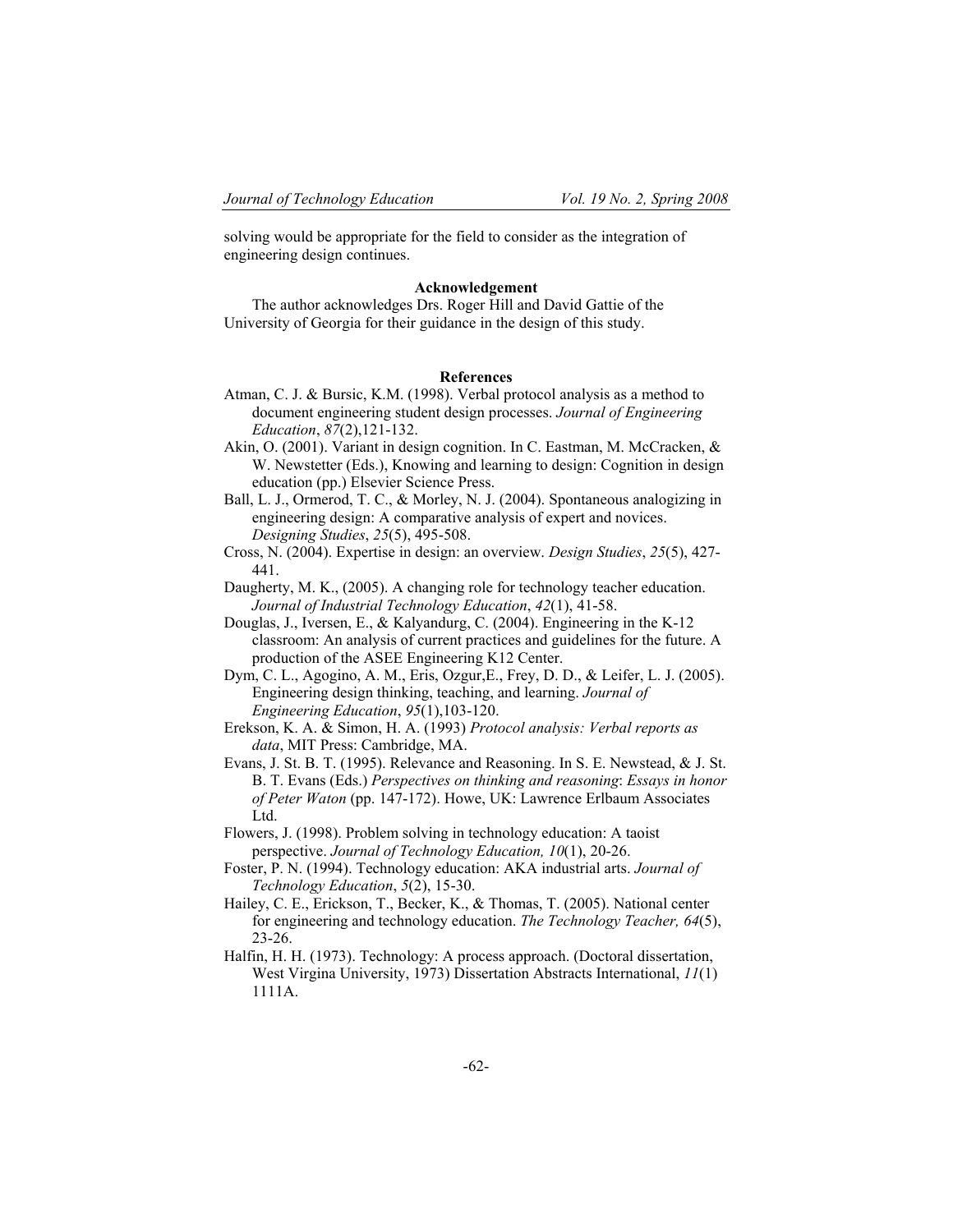- Hill, R. B. (1997). The design of an instrument to assess problem solving activities in technology education. *Journal of Technology Education*, *9*(1), 31-46.
- International Technology Education Association. (2000). *Standards for technological literacy: Content for the study of technology. Reston, VA:* Author.
- Johnson, S. D. (1992). A framework for technology education curricula which emphasizes intellectual processes. *Journal of Technology Education*, *3*(2), 26-36.
- Jonassen, D. H. (2000). Toward a design theory of problem solving. *Educational Technology Research and Development, 48*(4), 63-85.
- Koen, B. V. (2003). *Discussion of the method: Conducting the engineer's approach to problem solving.* New York: Oxford University Press.

Kruger, C., Cross, N. (2001) Modeling cognitive strategies in creative design. In J. Gero & M. Maher (Eds.), Computational and cognitive models of creative design V. (pp.). University of Sidney, Australia.

Laeser, M., Moskal, B. M., Knecht, R. & Lasich, D. (2003). Engineering design: Examining the impact of gender and the team gender composition. *Journal of Engineering Education, 92*(1), 49-56.

Lewis, T. (1999). Research in technology education-some areas of need. *Journal of Technology Education, 10*(2), 41-56.

- Lewis, T. (2004). A turn to engineering: The continuing struggle of technology education for legitimatization as a school subject. *Journal of Technology Education*, *16*(1), 21-39.
- Lewis,T. (2005). Coming to terms with engineering design as content. *Journal of Technology Education, 16*(2), 37-54 Lubart, T.I (2000-2001).

McVearry, R. D. (2003, April). High-tech high schools build bridges to college. *Engineering Times.* Alexandria, VA: National Society of Professional Engineers. Retrieved December 2, 2006 from http://www.nspe.org.

Plaza, O. (2004). Technology education versus liberal arts education? *Journal of Technology Studies, 30*(1), 16-18.

Project Lead The Way—Sample curriculum (2006). Retrieved May 24, 2007, from http://www.pltw.org/curriculum/sample-curriculum.html

Roberts, P. (1994). The place of design in technology education. In D. Layton (Ed.) *Innovations in science and technology education*: Vol. 5, 171-179. Paris: UNESCO.

SchÖn, D. (1983). The reflective practitioner, Basic Books: New York.

van Someren, B., van de Velde, W., & Sandberg, J. (1994). The think aloud method: A practical guide to modeling cognitive processes. Academic Press: London, UK.

Welch, M. (1999). Analyzing the tacit strategies of novice designers. *Research in Science & Technical Education*, *17*(1) 19-34.

Welch, M. & Lim, H. (2000). The strategic thinking of novice designers discontinuity between theory and practice. *Journal of Technology Studies, 26*(2) 34-44.